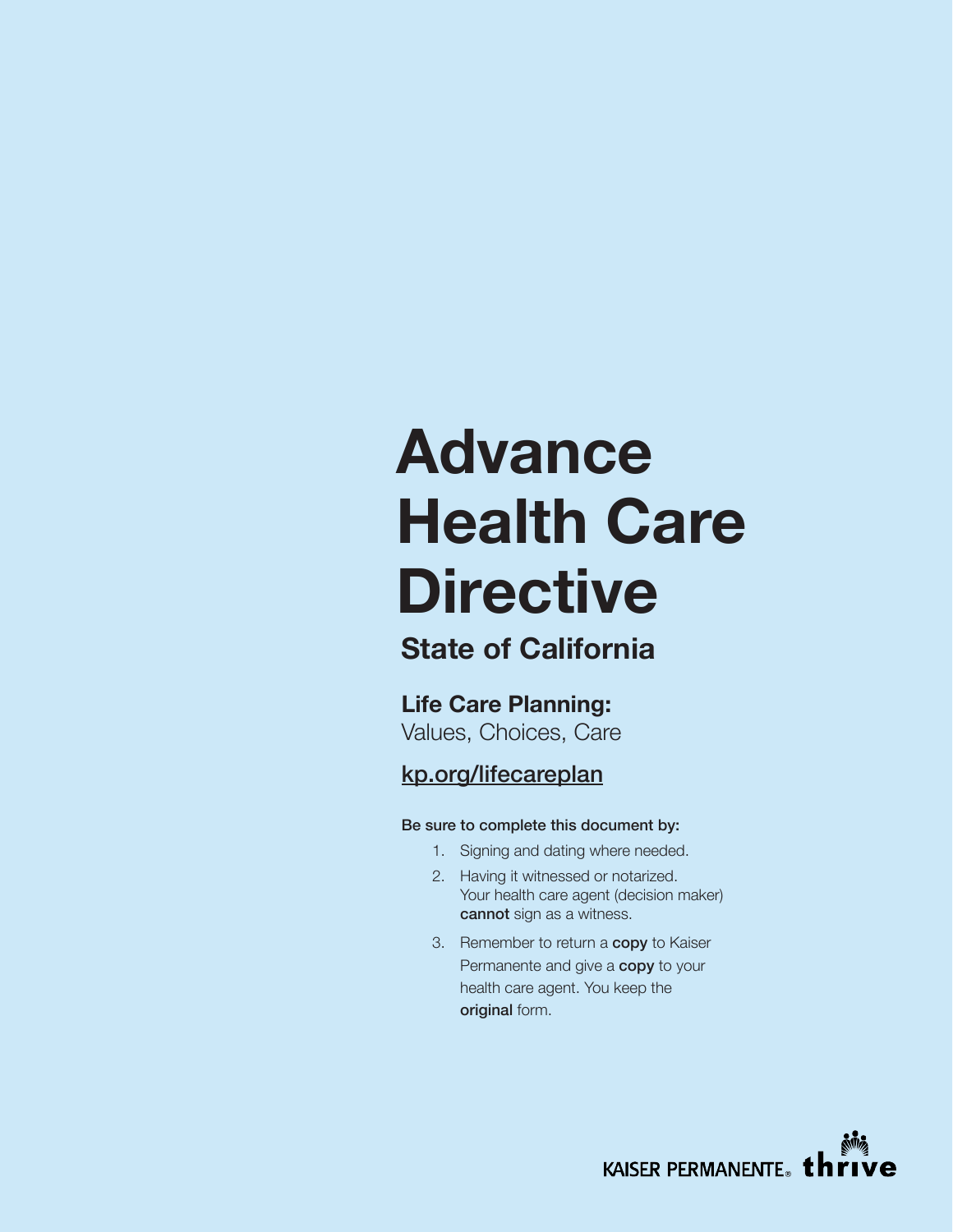## **Advance Health Care Directive**

**The Advance Health Care Directive (AHCD) is a legal document that** 

What is an Advance Health Care Directive?

| Advance Health<br><b>Care Directive?</b> | provides your health care teams with guidance about what to do in the<br>event you are not able to make health care decisions for yourself.                                                                                                                                                                          |  |  |  |  |
|------------------------------------------|----------------------------------------------------------------------------------------------------------------------------------------------------------------------------------------------------------------------------------------------------------------------------------------------------------------------|--|--|--|--|
|                                          | The AHCD allows you to:                                                                                                                                                                                                                                                                                              |  |  |  |  |
|                                          | Choose a health care agent (decision maker) to make health care decisions<br>$\bullet$<br>on your behalf if you are unable to do so AND/OR                                                                                                                                                                           |  |  |  |  |
|                                          | Express your values, beliefs, and health care preferences<br>$\bullet$                                                                                                                                                                                                                                               |  |  |  |  |
|                                          | The AHCD provides guidance to both your health care agent (decision maker)<br>and health care team in developing a treatment plan for you. It does NOT<br>tell emergency personnel what treatments you want during a medical<br>emergency.                                                                           |  |  |  |  |
|                                          | You can update ANY of your preferences in your AHCD at any time by<br>completing a new document. This new AHCD will replace any AHCD you have<br>completed in the past.                                                                                                                                              |  |  |  |  |
| Why is an<br><b>AHCD important?</b>      | You have the right to share your preferences about your own health care.<br>This document provides guidelines to your health care agent (decision maker) and<br>doctors to provide care that is right for you.                                                                                                       |  |  |  |  |
|                                          | It is also an opportunity to reflect on what quality of life means to you, and how<br>your preferences may impact your loved ones. By completing this document<br>while you are able and talking about it with your loved ones, it may help<br>reduce confusion and disagreement about what you may or may not want. |  |  |  |  |
| Who is the<br><b>AHCD for?</b>           | Any adult over the age of 18 of sound mind should consider completing an<br>Advance Health Care Directive regardless of their health status.                                                                                                                                                                         |  |  |  |  |
| Other references:                        | <b>Life Care Planning:</b><br>Values, Choices, Care                                                                                                                                                                                                                                                                  |  |  |  |  |
|                                          | kp.org/lifecareplan                                                                                                                                                                                                                                                                                                  |  |  |  |  |

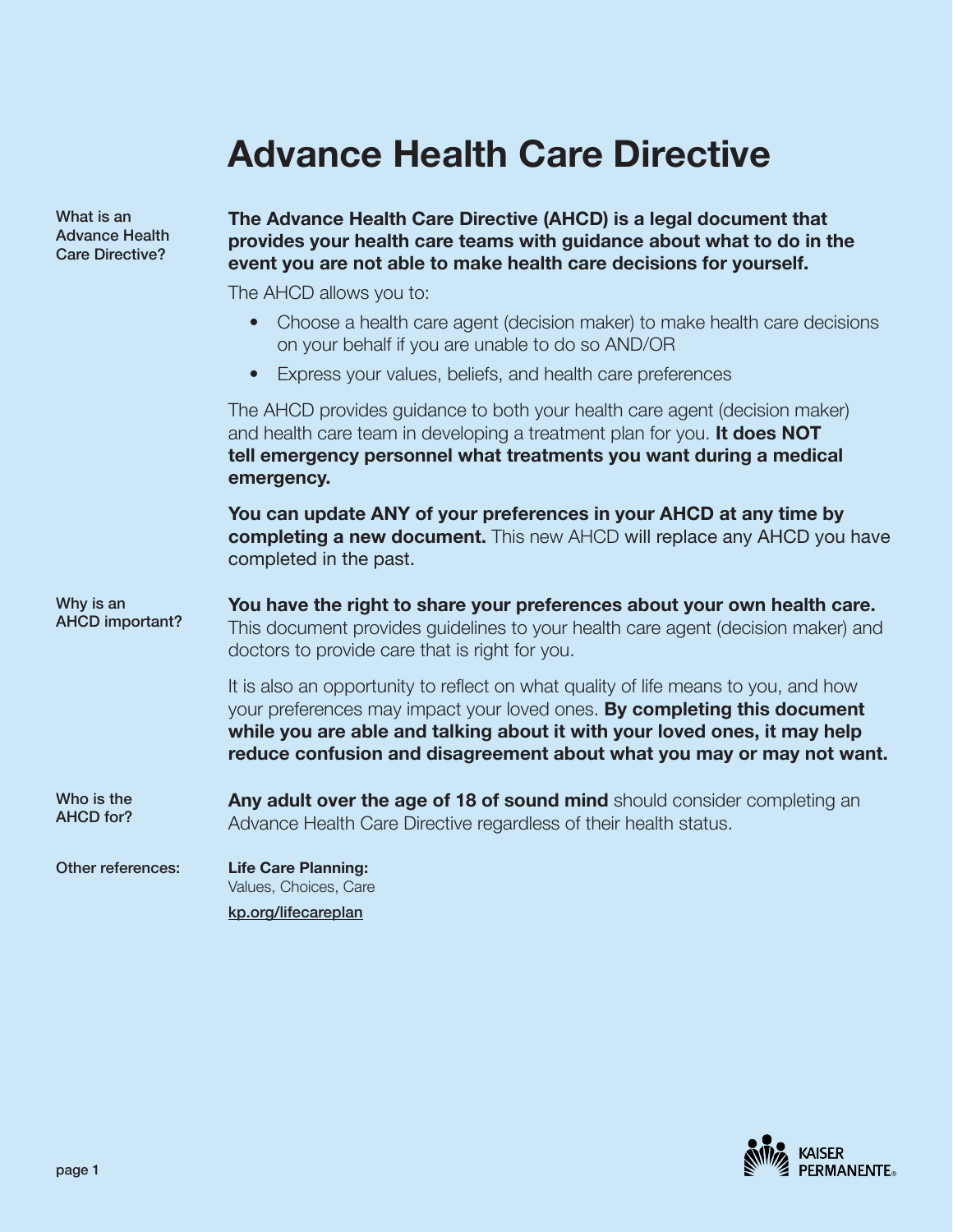Medical Record #:

What is in this document?

> You can **fill out as much or as little** of this document as you would like.

#### **If you decide to not complete a section,** simply

draw a line through the page and initial it. This will let us know it was intentionally left blank.

#### **Part 5 is**

**required** for this document to be legal in the State of California.

#### This Advance Health Care Directive belongs to:

#### **The Kaiser Permanente Advance Health Care Directive (AHCD) contains five parts, including how to make it a legal document:**

### **Part 1: Choosing My Health Care Agent(s) (Decision Makers)**

Allows you to name someone to make health care decisions on your behalf if you are unable to make them for yourself.

#### **Part 2: My Values & Beliefs**

Gives you an opportunity to reflect on what quality of life and living well mean to you. We encourage you to complete this section as it will help you think through the rest of the document.

#### **Part 3: Choosing My Health Care Preferences**

Allows you to document your preferences for health care if you are unable to make your own health care decisions, due to an injury or illness.

#### **Part 4: After-Death Preferences**

Allows you to communicate any after-death wishes you may have including organ donation, funeral wishes, etc.

#### **Part 5: Making It Legal**

*Full name*

Completing this section makes this document legal in the State of California.

This document also includes a checklist to help you share your preferences with Kaiser Permanente and others.

| <b>FUILITE</b>        |                 |          |
|-----------------------|-----------------|----------|
|                       |                 |          |
| Medical Record number | Date of birth   |          |
|                       |                 |          |
| Mailing address       |                 |          |
|                       |                 |          |
| City                  | <b>State</b>    | Zip code |
| Primary phone         | Secondary phone |          |
|                       |                 |          |
| Email                 |                 |          |
|                       |                 |          |
|                       |                 |          |

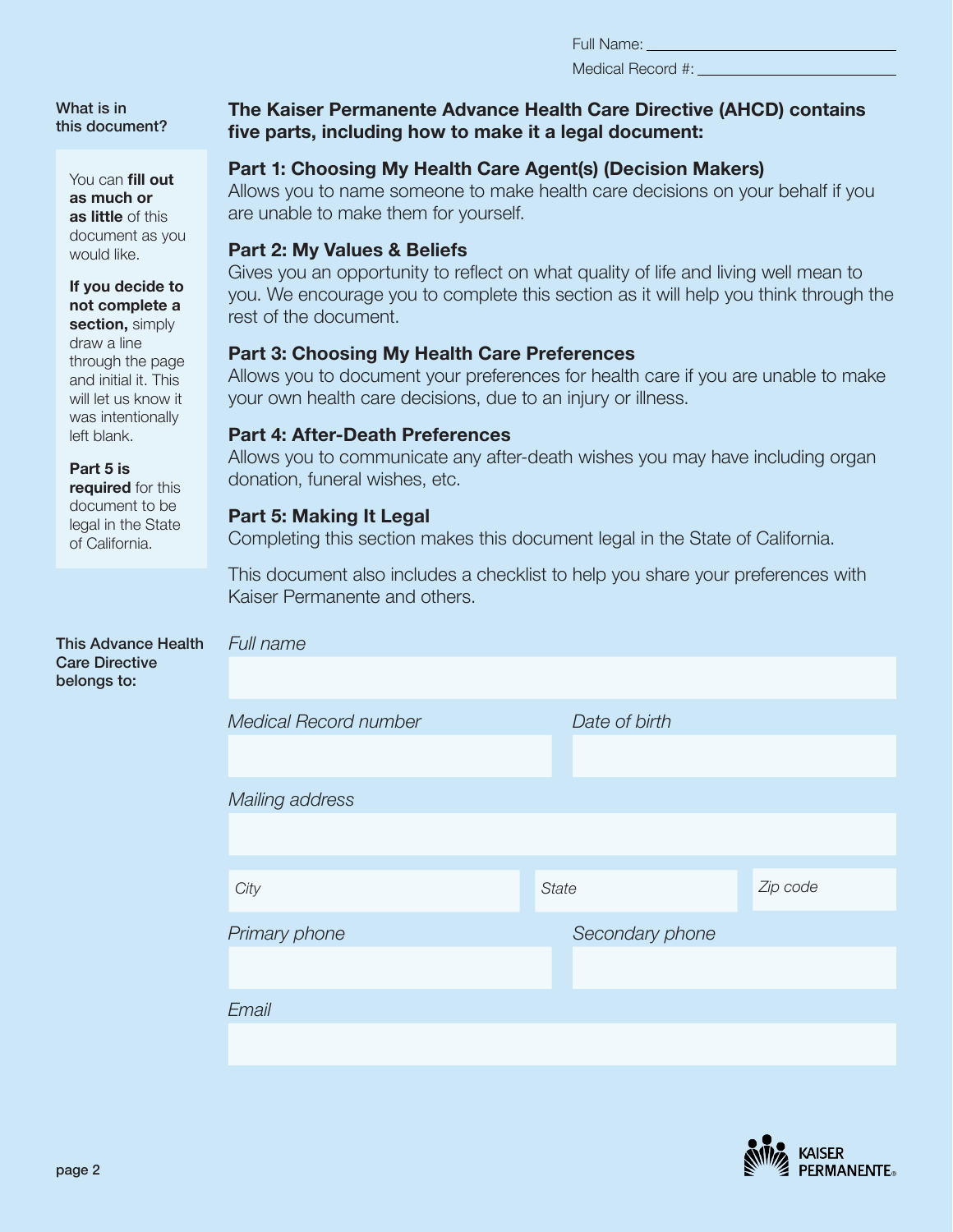Medical Record #:

## **Choosing My Health Care Agent(s) (Decision Maker)**

This section names someone I trust to make health care decisions for me if I am unable to make them for myself.

## **Part 1**

Choosing your **Health Care Agent** also means sharing your values & beliefs with them and telling them what medical care you would want if you are unable to make decisions for yourself.

Who should I choose to be my health care agent?

#### **If my health care provider has determined that I am not able to make my own health care decisions, this form names the person(s) I choose to make health care decisions for me.**

My health care agent (decision maker) will speak on my behalf to make health care decisions for me based on the preferences I have shared with them or what they believe to be in my best interest, considering what they know about my personal values and beliefs.

**Note:** Talk to your agent about what is most important to you and make sure they feel able to perform this role. Be sure to let those closest to you know who you have chosen to be your agent.

**When choosing your health care agent, consider selecting a person who is important to you and has the ability to make hard decisions in a difficult time.** Legally, your agent cannot be your doctor or another health care professional who cares for you as part of your treatment team.

You cannot anticipate every health care situation; your agent will have to make decisions in real-time based on information shared by the medical team. Having discussions with your agent about the kind of care you want and do not want will give you both a shared understanding and peace of mind.

Sometimes, a spouse or family member may be the best choice, sometimes they *are not* the best choice. You know best.

#### **A good health care agent is someone who:**

- Is willing to be your health care agent and can be reasonably available
- Knows your values & beliefs well
- Is willing to honor and represent your preferences even if they are different from their own
- Will not be afraid to ask questions and speak on your behalf, even if it goes against convention or the wishes of loved ones
- Is able to make decisions under stress
- Will continue to check-in with you about your preferences over time

**Note:** Your health care agent *may* or *may not* be the same person you would choose as an emergency contact.

This form does not authorize your agent to make financial or other business decisions for you.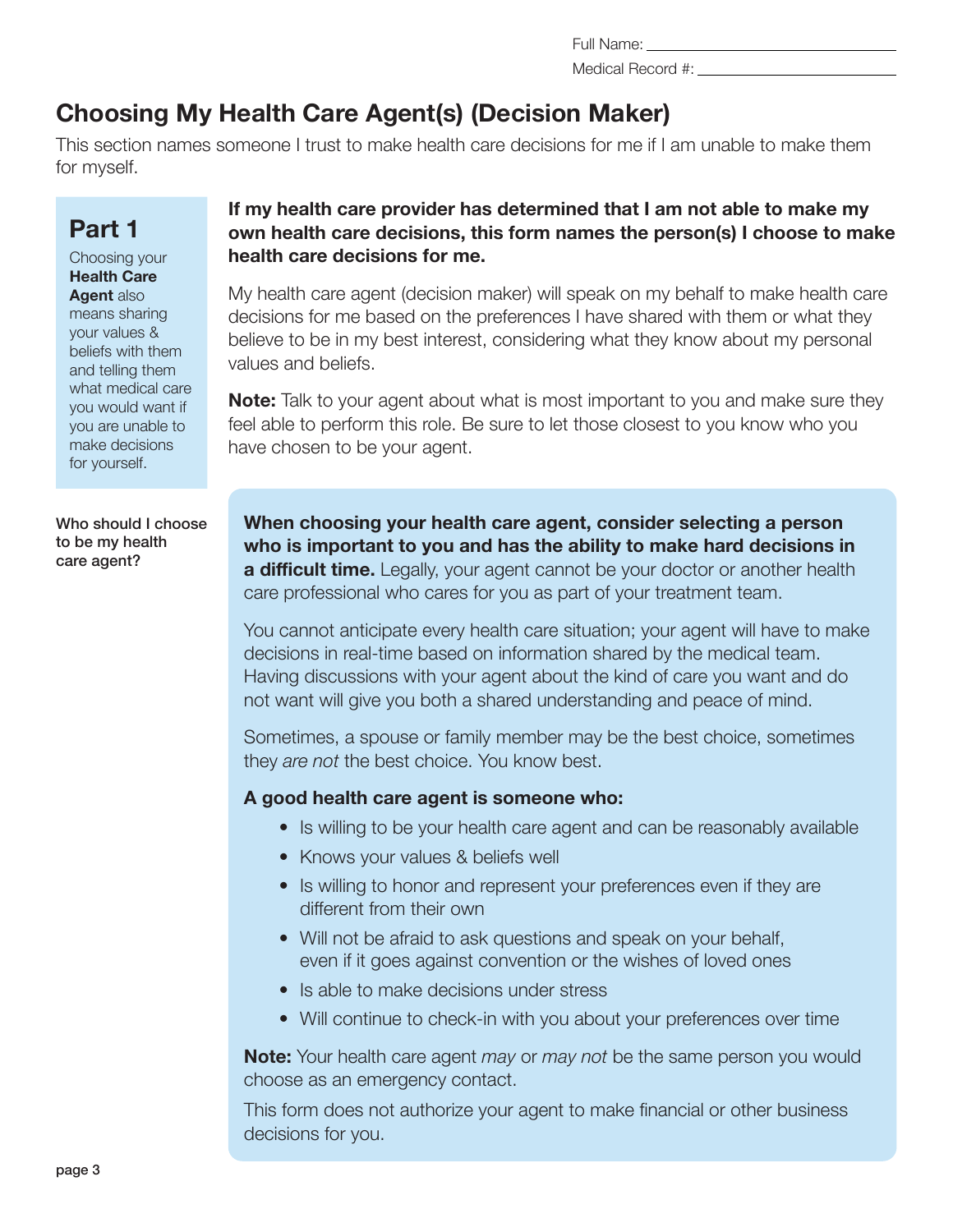Medical Record #:

Talk with your **Agent** about the kinds of responsibilities they might have to take on in this role. Use the questions in Part 2 to guide your conversation.

Choosing a Primary health care agent.

My health care agent may make ALL health care decisions for me if I am unable to make them for myself. **Unless I limit my agent's authority, they can make the following decisions for me:**

- Say **yes/no** to medications, tests, treatments. Select or change health care providers and decide where I will receive care
- **Start, not start, or stop** all forms of life sustaining interventions to keep me alive
- Arrange for and make decisions about the care of my body after death (including autopsy, organ donation, and what happens to my remains)

I choose the following person to be my Primary (main) health care agent to make health care decisions for me if I am unable to make them for myself.

#### **My Primary (main) health care agent:**

| Full name       |                 |          |
|-----------------|-----------------|----------|
|                 |                 |          |
| Relationship    |                 |          |
|                 |                 |          |
| Mailing address |                 |          |
|                 |                 |          |
| City            | <b>State</b>    | Zip code |
| Primary phone   | Secondary phone |          |
|                 |                 |          |
| Email           |                 |          |
|                 |                 |          |

#### **My agent's authority becomes effective when my physician determines that I am unable to make my own health care decisions.**

Please mark an "X" to select one of the following:

- ❑ I understand and accept that my agent will become active when I can **no longer** make my own decisions, OR
- ❑ I prefer that my agent make decisions on my behalf **immediately,** even though I am currently able to make my own decisions

**Note:** If your agent is a spouse or domestic partner, the agent designation is revoked in the event of a dissolution, annulment, or termination of the marriage or domestic partnership.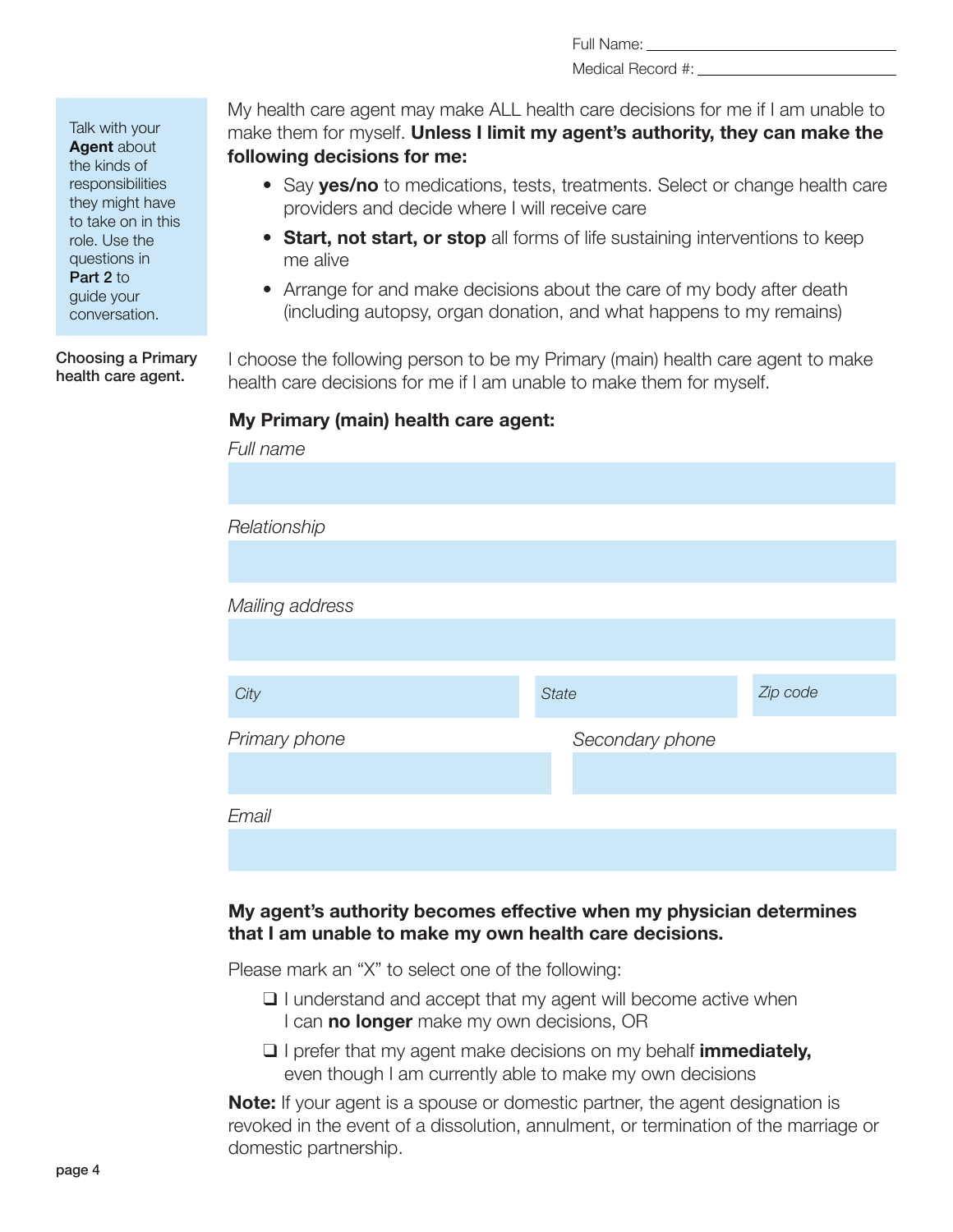Full Name: University of the Manuscripture of the Manuscripture of the Manuscripture of the Manuscripture of the Manuscripture of the Manuscripture of the Manuscripture of the Manuscripture of the Manuscripture of the Manu

Medical Record #:

First & Second Alternate health care agent.

> This section is recommended but optional. If no one comes to mind, move forward.

| health care decisions for me, I choose the following to be my First and Second<br>Alternate agents. |                 |          |  |  |  |
|-----------------------------------------------------------------------------------------------------|-----------------|----------|--|--|--|
| First Alternate health care agent:<br>Full name                                                     |                 |          |  |  |  |
|                                                                                                     |                 |          |  |  |  |
| Relationship                                                                                        |                 |          |  |  |  |
|                                                                                                     |                 |          |  |  |  |
| Mailing address                                                                                     |                 |          |  |  |  |
|                                                                                                     |                 |          |  |  |  |
| City                                                                                                | <b>State</b>    | Zip code |  |  |  |
| Primary phone                                                                                       | Secondary phone |          |  |  |  |
|                                                                                                     |                 |          |  |  |  |
| Email                                                                                               |                 |          |  |  |  |

If my Primary health care agent is not willing, able, or reasonably available to make

#### **Second Alternate health care agent:**

| Full name       |              |                 |          |
|-----------------|--------------|-----------------|----------|
|                 |              |                 |          |
| Relationship    |              |                 |          |
|                 |              |                 |          |
| Mailing address |              |                 |          |
|                 |              |                 |          |
|                 |              |                 |          |
| City            | <b>State</b> |                 | Zip code |
| Primary phone   |              | Secondary phone |          |
|                 |              |                 |          |
| Email           |              |                 |          |
|                 |              |                 |          |
|                 |              |                 |          |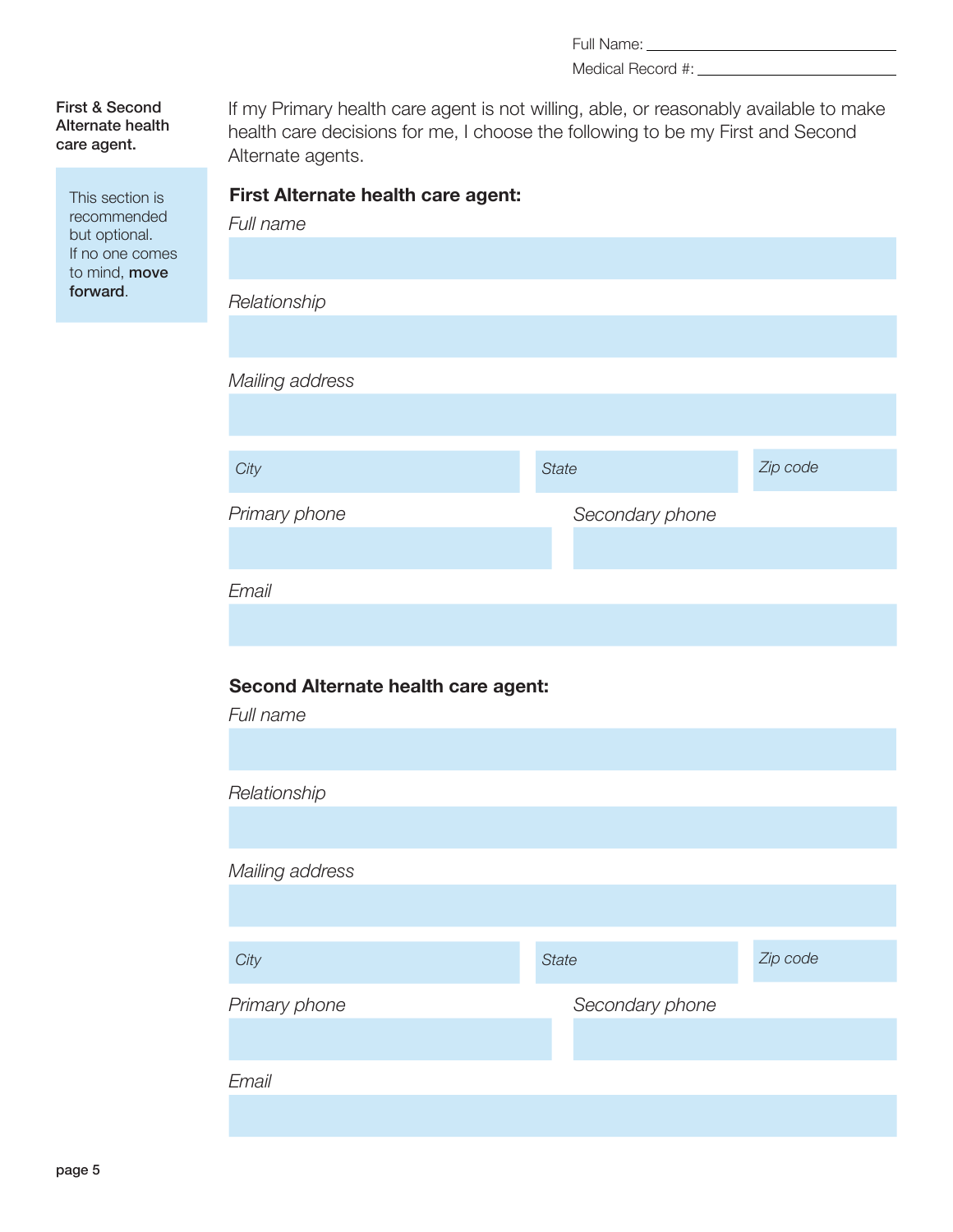Medical Record #:

**Health** care agent limitations.

> If nothing comes to mind for either of these statements, **move** forward.

If I wish to limit my health care agent's authority, I will write below what health care decisions **I DO NOT** want my agent to make.

I will also write below the names of any individuals, if any, who **I DO NOT** want to make health care decisions for me.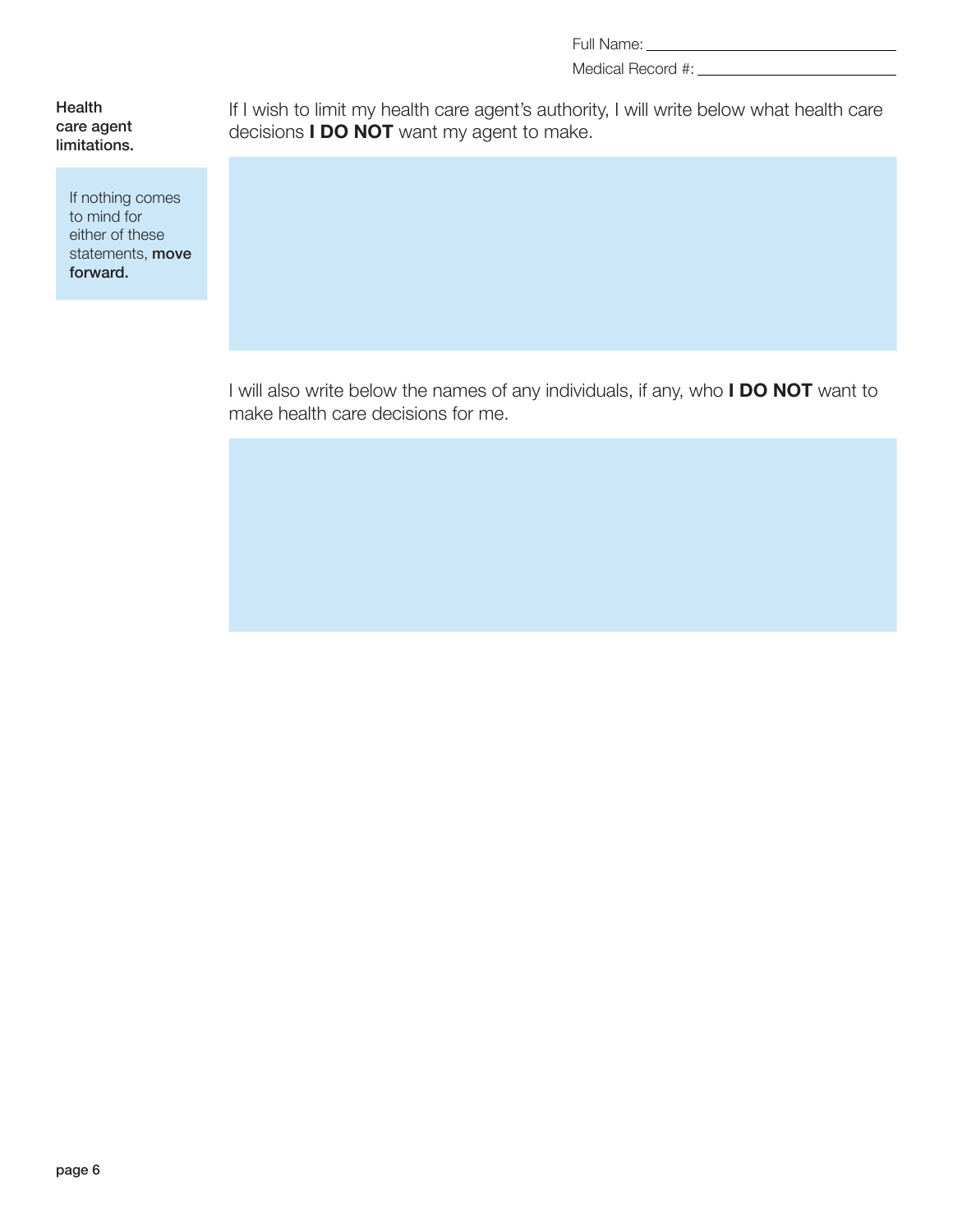Full Name: Medical Record #:

## **My Values & Beliefs**

This section lets me reflect on what quality of life and living well mean to me. It serves as a foundation for my responses to the rest of this document.

## **Part 2**

Completing **My Values & Beliefs**  section allows you to write down what is most important in your life. Take your time with these questions as they will help you think through Part 3 of this document.

#### **It is important to understand and reflect on what matters most so I can make decisions in advance about my health care that match who I am. It is also important for my health care agent (decision maker) to understand my values and what matters most to me.**

I will share some things about myself, such as what is most important in my life, what living well means to me, and what abilities I value. I will also share how my belief system may influence my health care.

Check all that apply and use the space below to describe more.

#### **1. For me to live well, the following matter most to me:**

- ❑ Spending time and connecting with loved ones
- ❑ Making my own decisions
- ❑ Communicating meaningfully
- ❑ Being physically active
- ❑ Recognizing friends and family
- ❑ Being socially active
- ❑ Living independently
- ❑ Feeding myself without assistance
- ❑ Taking care of my personal hygiene (bathing, dressing myself)
- ❑ Living in my home
- ❑ Working and/or volunteering
- ❑ Participating in hobbies or interests
- ❑ Honoring my spiritual beliefs and/or religion
- ❑ Other (say more below)

*It also matters to me that...*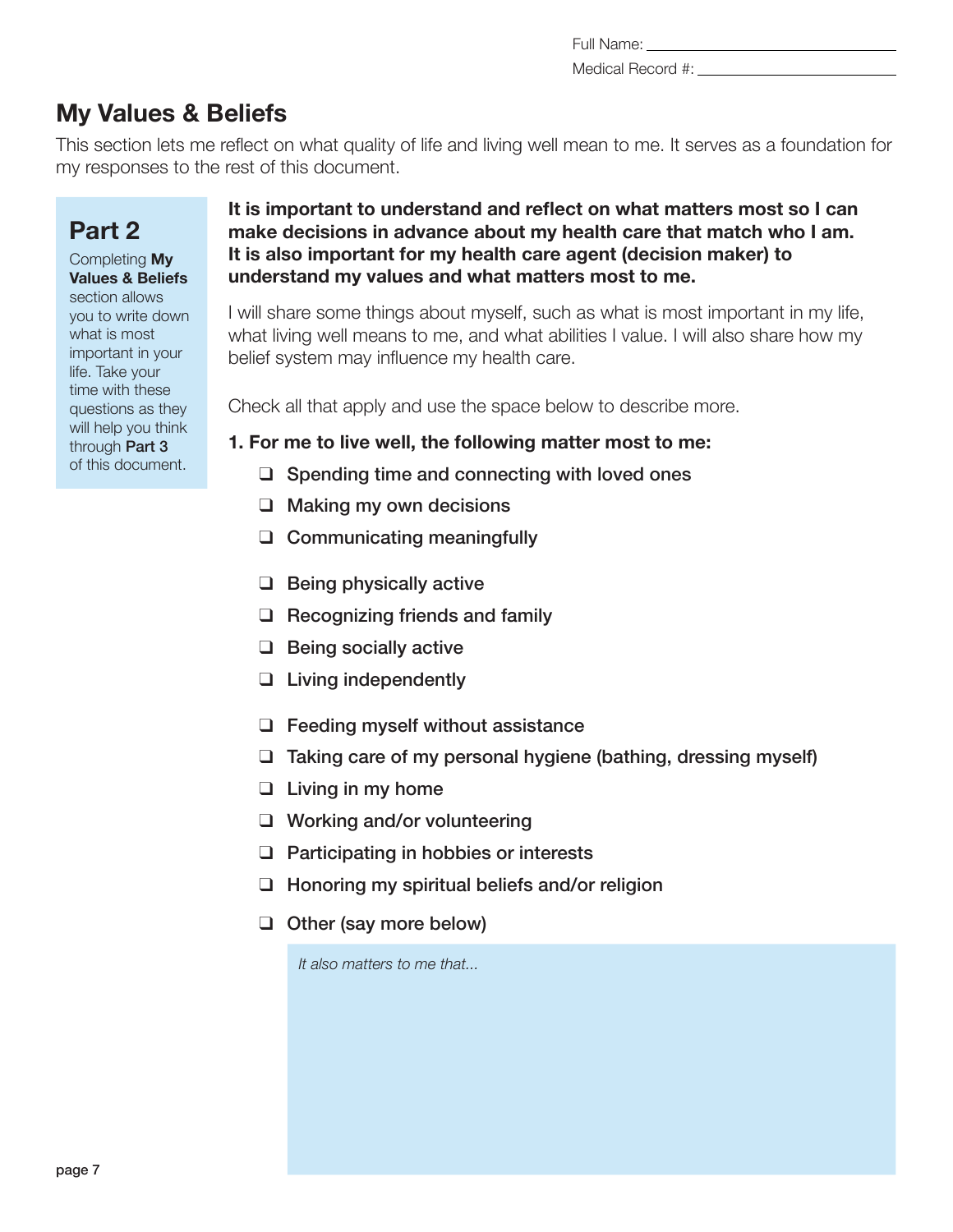Medical Record #:

#### **2. This is WHY the choices I made in Question 1 matter to me. I will also share additional thoughts about what brings meaning to my life.**

*Why are these important to you?*

Think about what you value most. What does quality of life mean to you? These might feel like big questions, but you already know more than you think.

Only answer if this is relevant to you.

**3. How does my culture, spirituality, religion, and/or belief system influence my health care decisions? How important is this to me?**

*It is important to me that...*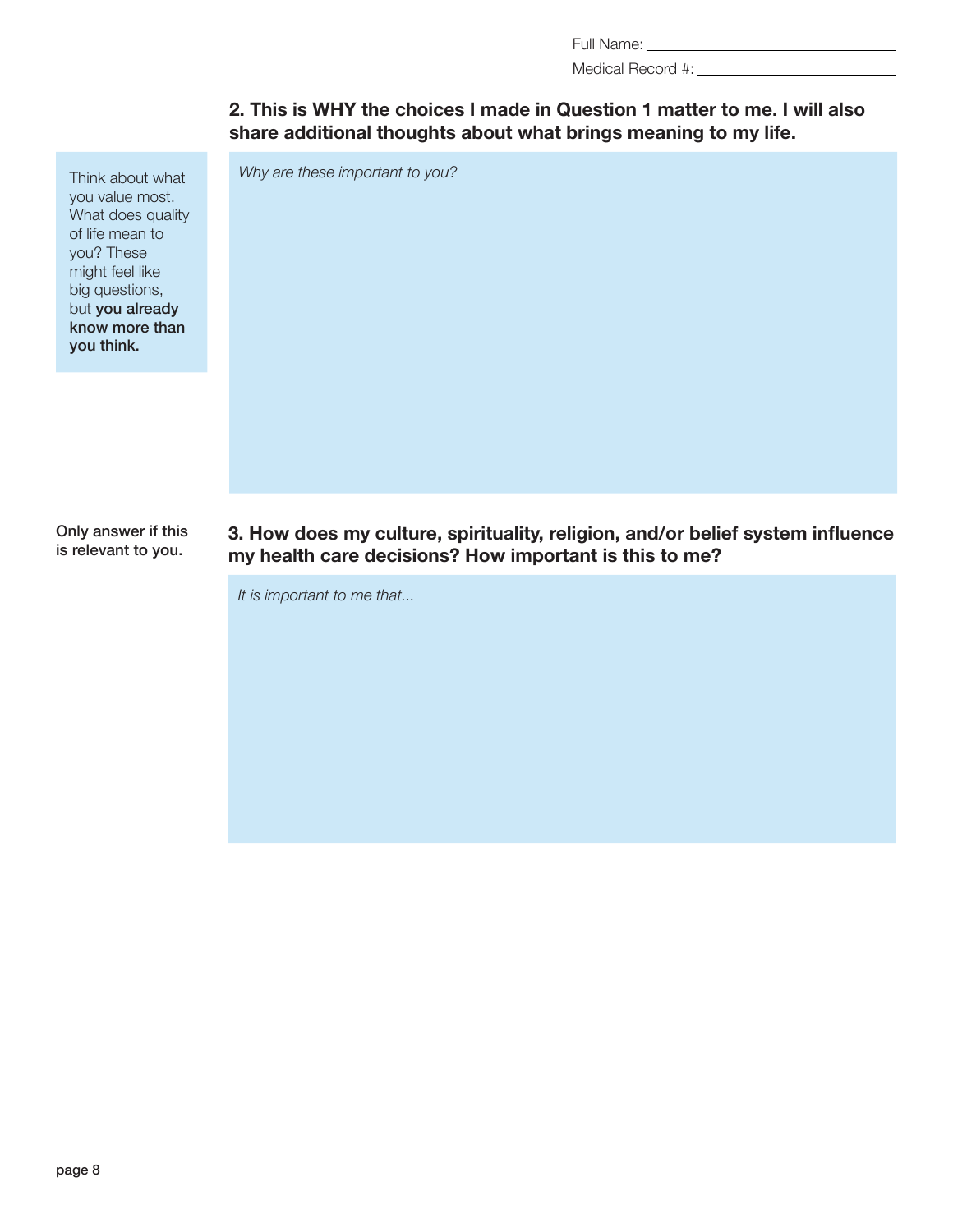page 9

uncomfortable, but doing so while you are healthy gives you a voice for a time when you might not have one.

What are life sustaining interventions?

This section along with **Part 2: My Values & Beliefs** describes my preferences to guide my doctors and health care agent to make medical decisions for me if I am unable to make my own health care decisions **AND** life sustaining interventions are needed to keep me alive.

**Choosing My Health Care Preferences**

## **Part 3**

Choosing your **Health Care Preferences**  might feel

This document represents my health care preferences:

**If I am unable to make my own health care decisions and life sustaining interventions are needed to keep me alive, I ask that my health care agent represent my health care preferences as described below.**

**I know that decisions will be made in partnership with my doctors and care team and they will consider my values & beliefs, my health care preferences, and my medical condition at the time decisions need to be made.**

**Note:** By documenting your health care preferences in this directive, your health care agent and doctors can make decisions based on what you have written rather than guessing, assuming, or trying to remember. Discuss your preferences and your values and beliefs with your agent and doctors.

**Life sustaining interventions include any medical procedures, devices, or medications that may be used to keep me alive.** 

These interventions may or may not work, and they do not treat the underlying condition or cause of illness.

Life sustaining interventions include the following:

- **Cardiopulmonary resuscitation (CPR):** an attempt to restart the heart with chest compressions if your heart and breathing were to stop.
- **Ventilator:** a machine that breathes for you when your lungs are not working. A tube is inserted either through your mouth or an incision in your neck into your airway. The tube connects to the machine.
- **Tube feeding:** also called artificial nutrition, is a medical treatment that provides liquid food (nutrition) to the body. This is done when a person cannot eat enough by mouth or they have problems swallowing.
- **Dialysis:** a machine that removes waste from your blood if your kidneys are not working.
- **Blood transfusions or use of blood products for treatments:** the process of transferring blood or blood products into your body through a narrow tube placed within a vein in your arm.

Full Name: Medical Record #: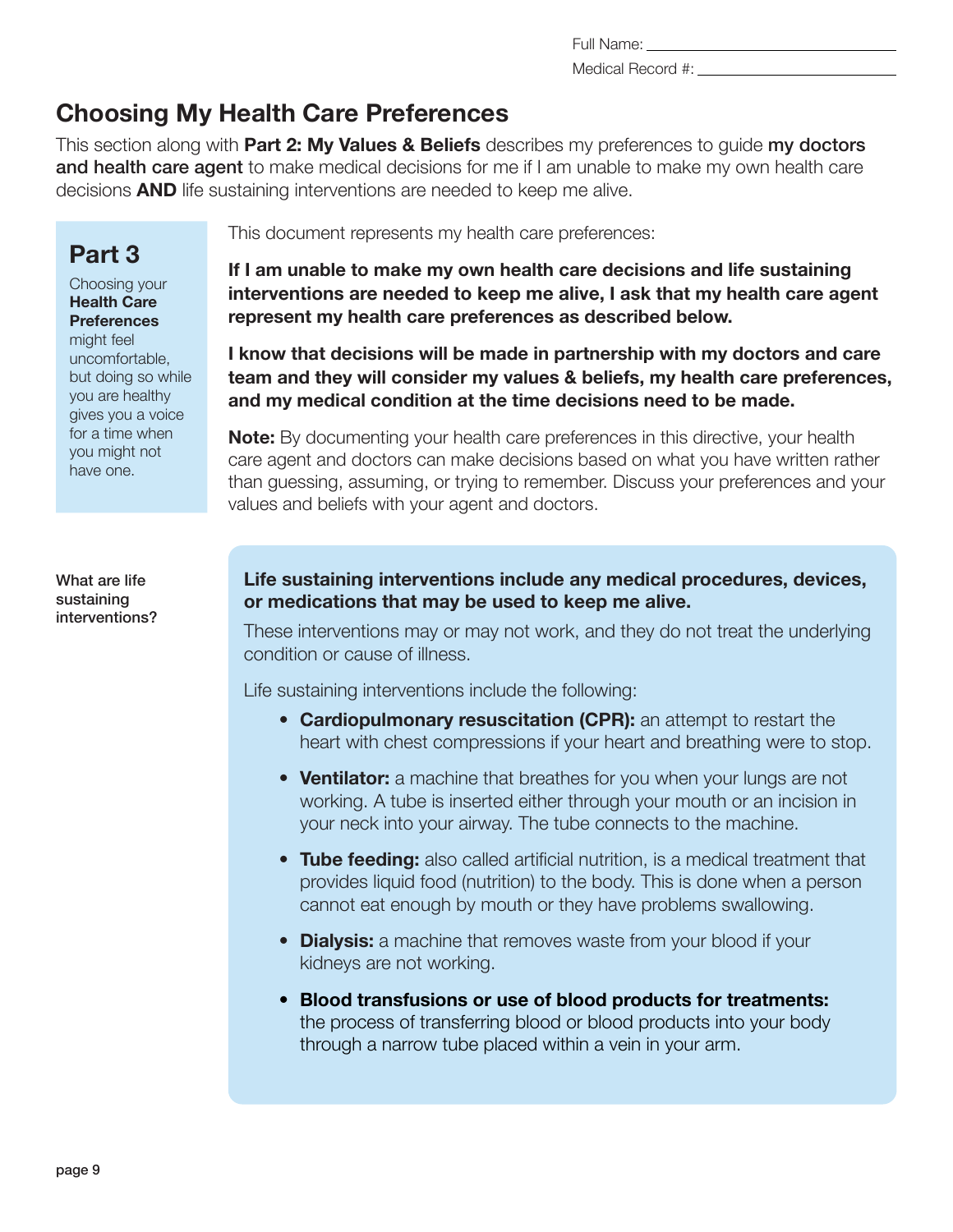Medical Record #:

Share your values and health care preferences with your agent. Talk about why your choices are important to you. Make sure they will honor your wishes even if they might be different from their own.

Now that you have learned about life sustaining interventions, consider the following (select as many abilities below as you would like).

**A. I would decline or stop life sustaining interventions if I was not able to:**

- ❑ Make my own decisions
- ❑ Communicate meaningfully
- ❑ Recognize friends and family
- ❑ Feed myself without assistance or tube feeding
- ❑ Take care of my personal hygiene (bathing, dressing myself)
- ❑ Engage with the community

Based on your answers above, consider the following as you choose your health care preferences below:

**My health care agent is being asked to make medical decisions for me because a serious medical event, illness, or injury has left me unable to make my own decisions and life sustaining interventions are needed to keep me alive.** Life sustaining interventions include: CPR, ventilator, tube feeding, dialysis, blood transfusions or blood products, etc.

**B. I have advanced dementia or severe brain damage that is not expected to get better.** I am not able to function in a way that is acceptable to me.

Based on **my values and beliefs:**

**I do not want any life-sustaining interventions.** I would either stop or not start life sustaining interventions.

**I would want life-sustaining interventions to start or continue,** as long as medically appropriate.

**I want a limited trial of life-sustaining interventions,** as long as medically appropriate. Typically, a trial is less than two weeks.

*My preferences for a trial period are...because...*

In the situation described, you may not have the ability to recognize yourself or loved ones. The doctors have told your agent and/or family that you are not expected to recover these abilities.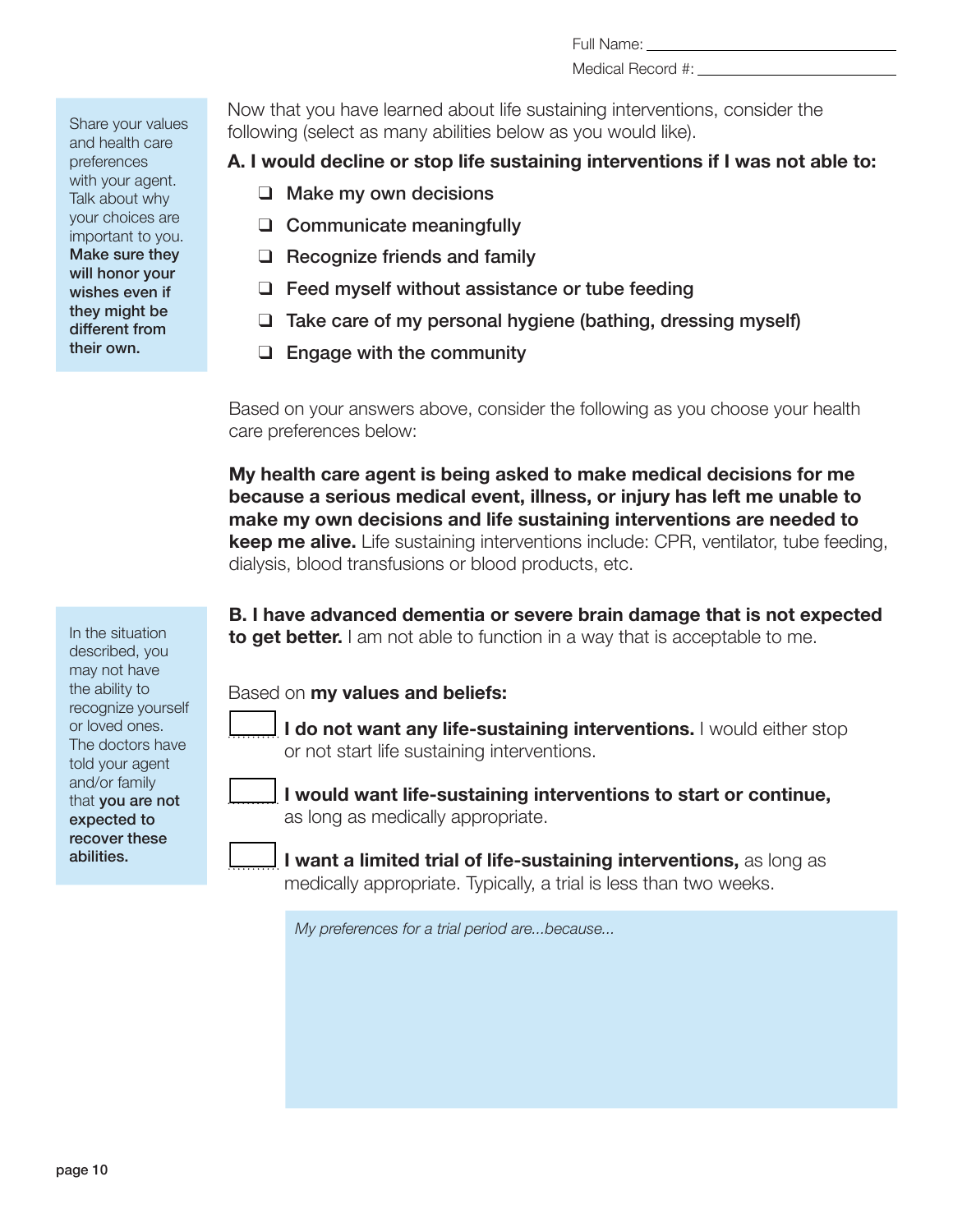Medical Record #:

**Examples** of a serious, progressing illness may include heart, kidney, and lung disease.

**C. I have a serious, progressing illness that is nearing its final stage.** 

I am not able to function in a way that is acceptable to me.

Based on **my values and beliefs:**

**I do not want any life-sustaining interventions.** I would either stop or not start life sustaining interventions.

|  | – | − | – | ī |
|--|---|---|---|---|

**I would want life-sustaining interventions to start or continue,** as long as medically appropriate.

|--|

**I want a limited trial of life-sustaining interventions,** as long as medically appropriate. Typically, a trial is less than two weeks.

*My preferences for a trial period are...because...*

Only answer if this is relevant to you.

**If I want to add any additional health care preferences, or if I wish to limit any life sustaining interventions because of my cultural, religious, or personal beliefs,** I will write these limitation(s) in the space below.

*I want...because...*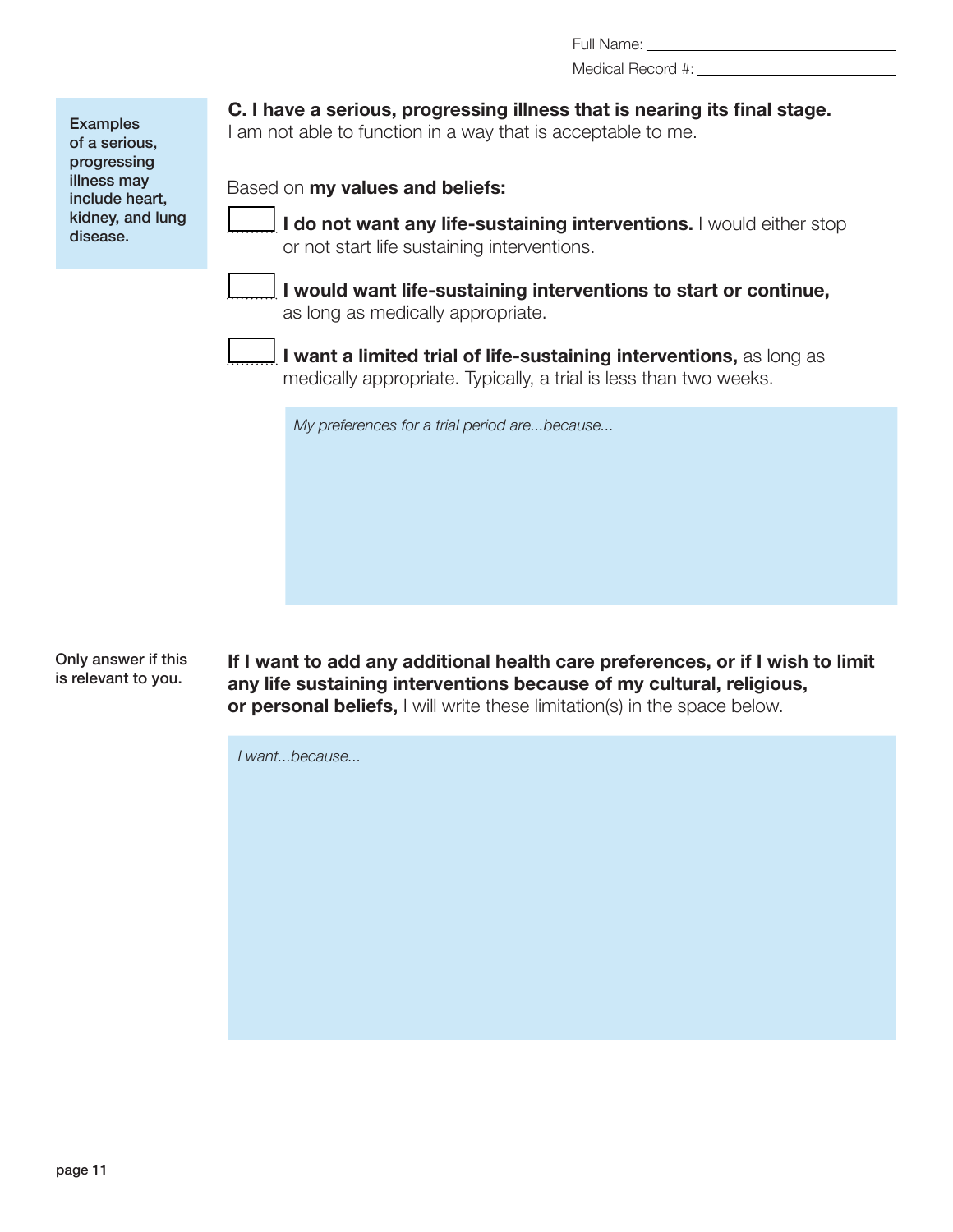|                                                                   | Full Name: The contract of the contract of the contract of the contract of the contract of the contract of the contract of the contract of the contract of the contract of the contract of the contract of the contract of the |
|-------------------------------------------------------------------|--------------------------------------------------------------------------------------------------------------------------------------------------------------------------------------------------------------------------------|
|                                                                   |                                                                                                                                                                                                                                |
| [Optional] Decision<br>to decline specified<br>medical treatment. | <b>Initial below</b> if you want to decline blood transfusions or blood products for<br>treatment (select the option that is true for you).                                                                                    |
|                                                                   | I DECLINE blood transfusions or blood products and will fill out<br>the Kaiser Permanente Blood Declaration form.                                                                                                              |
|                                                                   | I DECLINE blood transfusions or blood products and I have<br>completed a Kaiser Permanente Blood Declaration form.                                                                                                             |
| Do I need<br>another form?                                        | If you currently have a serious, progressing illness that is nearing its final<br>stage, please discuss completing a POLST (Physician Orders for Life-Sustaining<br>Treatment) document with your doctor or health care team.  |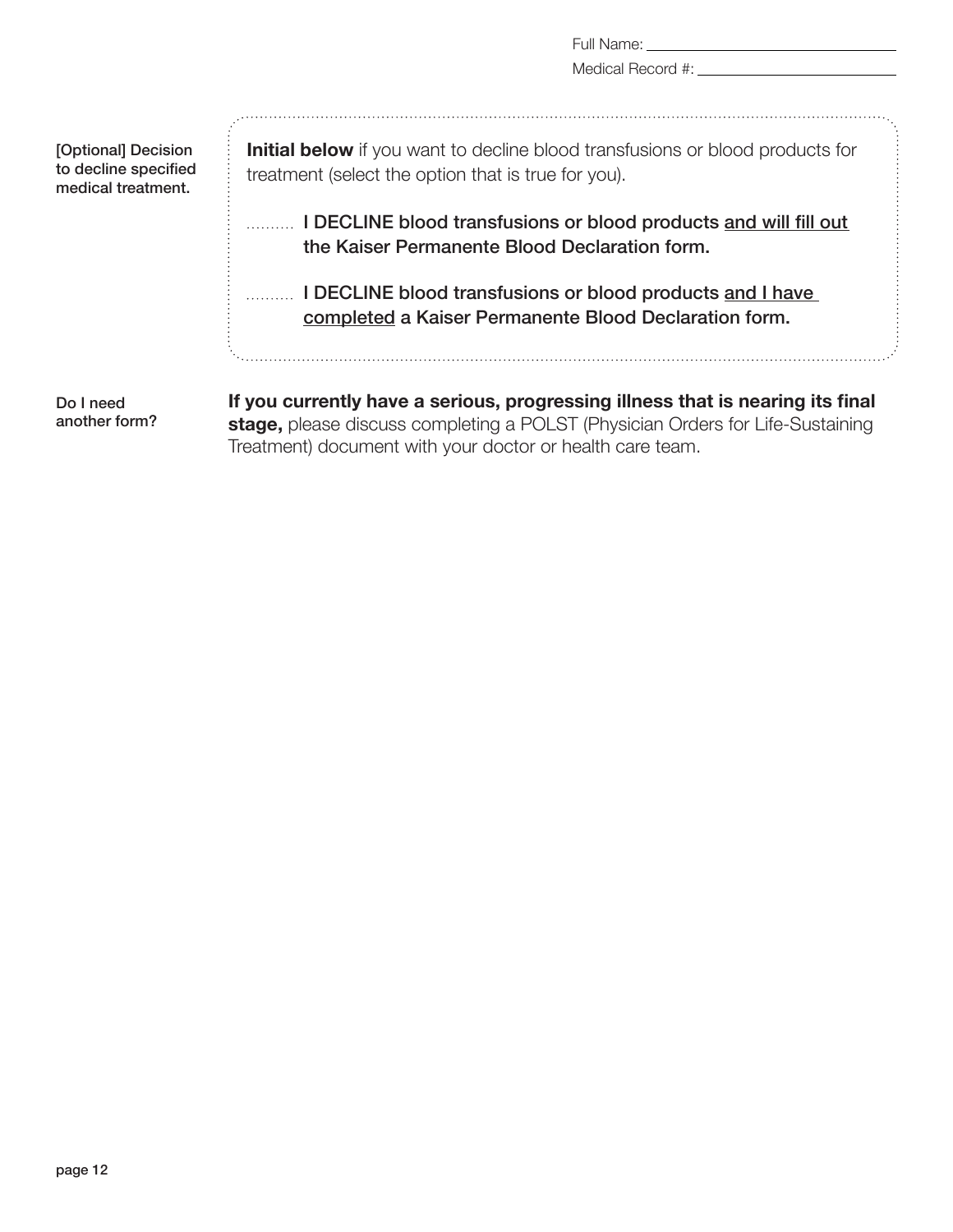Full Name: Medical Record #:

## **After-Death Preferences**

This section allows you to record your preferences for how you want your body to be treated after death and what your funeral, memorial or burial wishes may be. You can also document your preferences for organ donation.

## **Part 4**

Recording your **After-Death Preferences**  might feel difficult, but it will help your loved ones follow through on your wishes during an emotional time.

**Documenting your preferences for what happens to you at death and after, will help the people closest to you honor what is most important to you.**  Take some time to reflect on these statements and if it helps, you can refer back to **Part 2: My Values & Beliefs.**

**Remember:** If you are struggling or don't have all the answers, document what you know and move forward.

**1. If I am at the end of my life, I want my loved ones to know that I would like the following around me (for example, rituals, spiritual support, people, music, food, pets, etc.):**

*My preferences are...*

Please also include any prior arrangements (such as mortuary, cemetery, donation of your body to science) you may have made.

**2. After death, my preferences for how I want my body to be treated (funeral, memorial, burial, or any other religious or spiritual traditions) are listed below.**

*My preferences are...*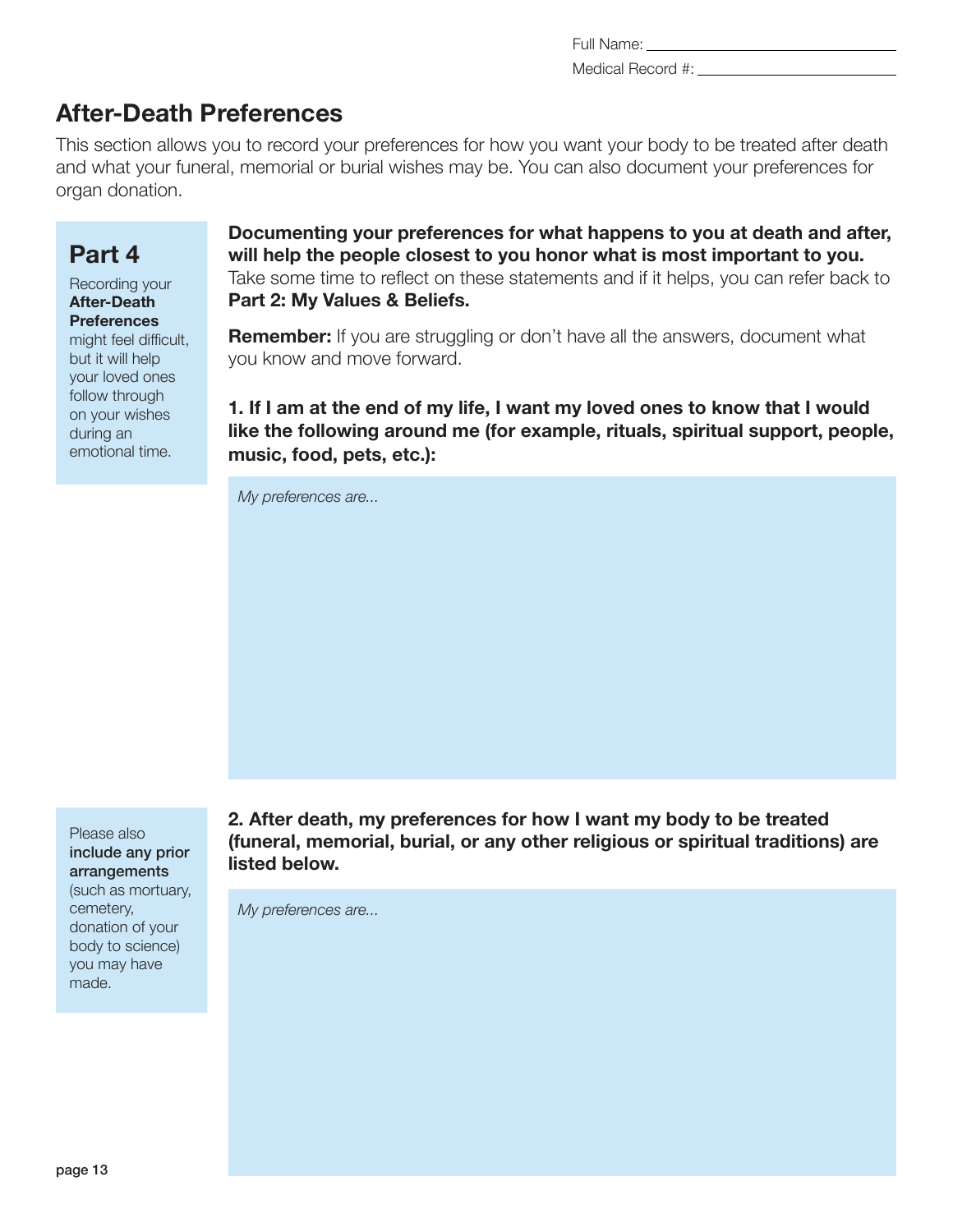| Full Name: |  |  |
|------------|--|--|
|            |  |  |

Medical Record #:

Preferences for organs, tissues, and/or body parts donation.

Choose **one** option for organ donation.

#### **3. Upon my death, I want to donate my organs, tissues, and/or body parts.**

❑ Yes

By checking the box above, and regardless of my choice in **Part 3: Choosing My Health Care Preferences for End of Life**, I authorize my health care agent to consent to any temporary medical procedure necessary solely to evaluate and/or maintain my organs, tissues, and/or body parts for purposes of donation.

Choose **as many** options as applies:

I want to donate my organs, tissues, and/or body parts for the following purposes:

- ❑ Transplant
- ❑ Therapy
- ❑ Research
- ❑ Education

I want to restrict my donation of organs, tissues, and/or body parts as indicated below:

| I would like to restrict |
|--------------------------|
|                          |
|                          |
| $\Box$ No                |
| $\Box$ I'm not sure      |

**If I leave this part blank, it is not a refusal to donate my organs, tissues, and/or body parts.** My state-authorized donor registration should be followed, or, if none, my legally recognized decision maker listed in Part 1 may make a donation upon my death. If no health care agent is named, I acknowledge that California law permits an authorized individual to make such a decision on my behalf.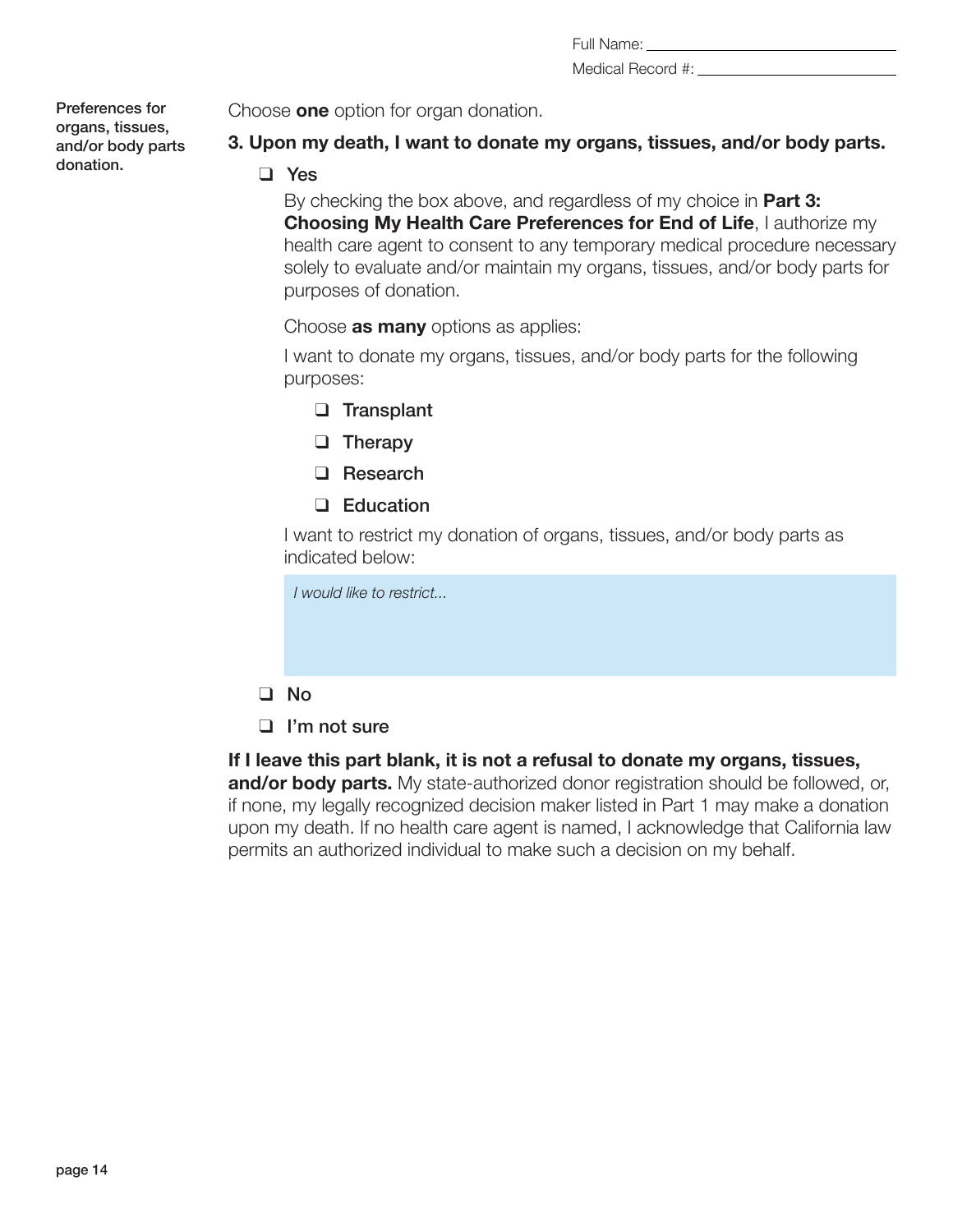## **Making This Document Legally Valid**

This section makes your Advance Health Care Directive legally valid in the State of California. For it to be legally valid, **(1) you must sign AND (2) it must be signed by two witnesses OR acknowledged before a Notary Public.**

#### **Part 5** Following legal requirements ensures that all the work and thinking you put into this AHCD will be valid. Remember, if you want to change something later, just complete another AHCD. Sign at the bottom of this page AND choose ONE of the following to make this document legally valid in the State of California: **TWO WITNESSES** • One of your witnesses **cannot be related to you (by blood, marriage, or adoption)** and cannot be entitled to any part of your estate. • Your **primary and alternate health care agents (decision makers) can NOT sign** as witnesses. • Your **health provider, or an employee of the health care provider CANNOT sign** as a witness • When you are with your witnesses, sign or acknowledge your signature. • Witnesses will sign on page 16. **OR NOTARY PUBLIC** • Do **NOT** sign this document unless you are with a Notary Public. • Notary Public will sign on page 17.

#### Your signature here.

| Keep going! For  |  |  |  |  |
|------------------|--|--|--|--|
| this document to |  |  |  |  |
| be legally valid |  |  |  |  |
| in the State of  |  |  |  |  |
| California, you  |  |  |  |  |
| also have to get |  |  |  |  |
| this document    |  |  |  |  |
| witnessed or     |  |  |  |  |
| notarized.       |  |  |  |  |
|                  |  |  |  |  |

|   | $\mathbf{D}$ (2) it must be signed by two withesses $\mathbf{D}$ |                                                  |  |
|---|------------------------------------------------------------------|--------------------------------------------------|--|
|   |                                                                  |                                                  |  |
|   |                                                                  |                                                  |  |
| . | $\blacksquare$                                                   | $\sim$ $\sim$ $\sim$ $\sim$ $\sim$ $\sim$ $\sim$ |  |

**My Signature**

*My name printed*

If you are physically unable to sign, any mark you make that you intend to be your signature is acceptable.

*My signature Date*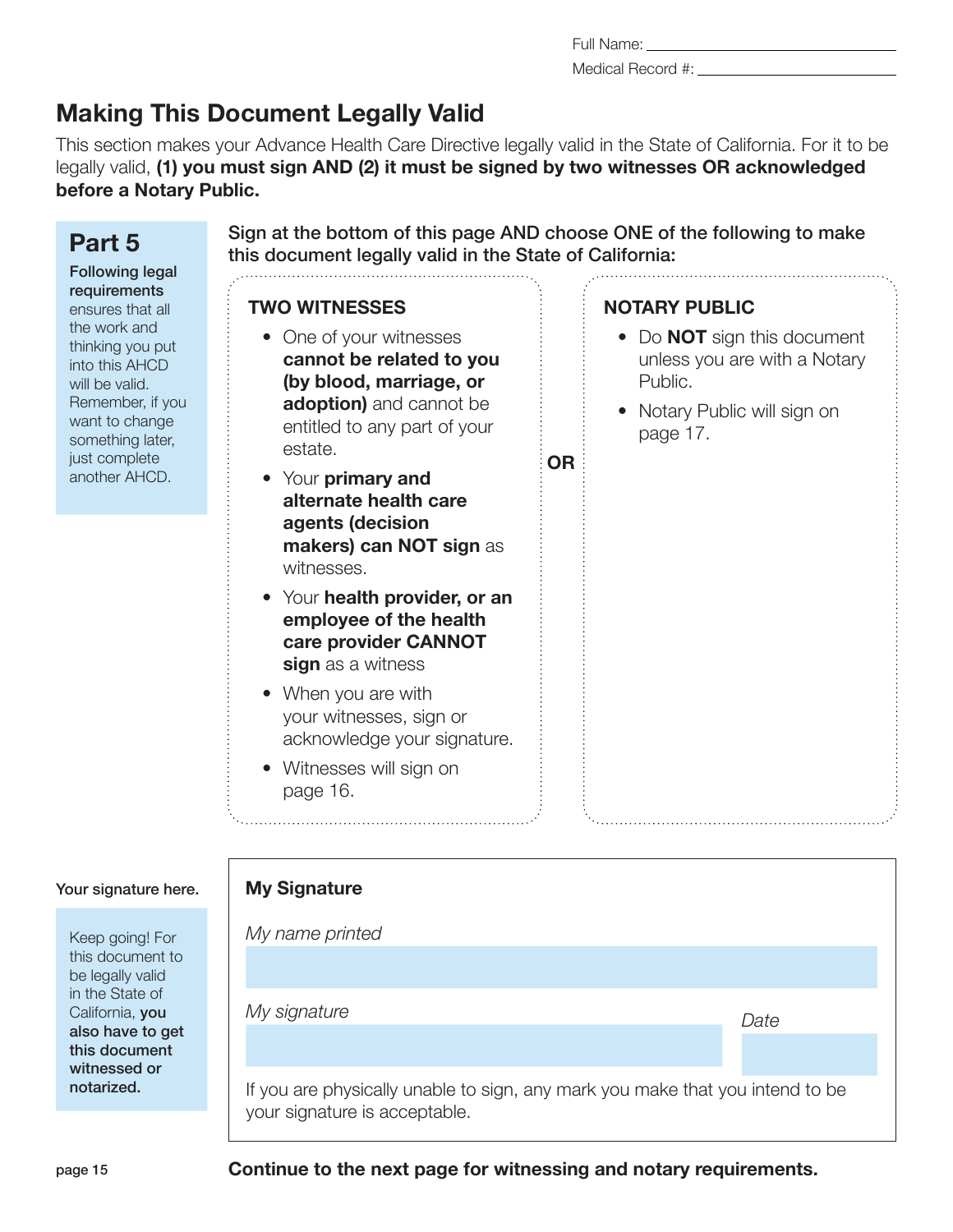Medical Record #:

## Choosing TWO WITNESSES.

Witness Number

**I choose TWO WITNESSES** to make this document legally valid in California.

**STATEMENT OF WITNESSES: I declare under penalty of perjury under the laws of California:** (1) That the individual who signed or acknowledged this Advance Health Care Directive is personally known to me, or that the individual's identity was proven to me by convincing evidence, (2) That the individual signed or acknowledged this Advance Health Care Directive in my presence, (3) That the individual appears to be of sound mind and under no duress, fraud, or undue influence, (4) That I am not a person appointed as an agent by this Advance Health Care Directive, and (5) That I am not the individual's health care provider, an employee of the individual's health care provider, the operator of a community care facility, an employee of an operator of a community care facility, the operator of a residential care facility for the elderly, nor an employee of an operator of a residential care facility for the elderly.

#### **Witness number one:**

One signature. Remember, your health care agent cannot be a witness. *Name Address Signature Date* Witness Number Two signature. **Witness number two:**  *Name Address Signature Date*

Legally, one of your witnesses cannot be related to you.

**Additional Statement of Witnesses:** At least one of the above witnesses must also sign the following declaration: **I further declare under penalty of perjury under the laws of California** that I am not related to the individual executing this Advance Health Care Directive by blood, marriage, or adoption, and to the best of my knowledge, I am not entitled to any part of the individual's estate upon his or her death under a will now existing or by operation of law.

*Signature Date*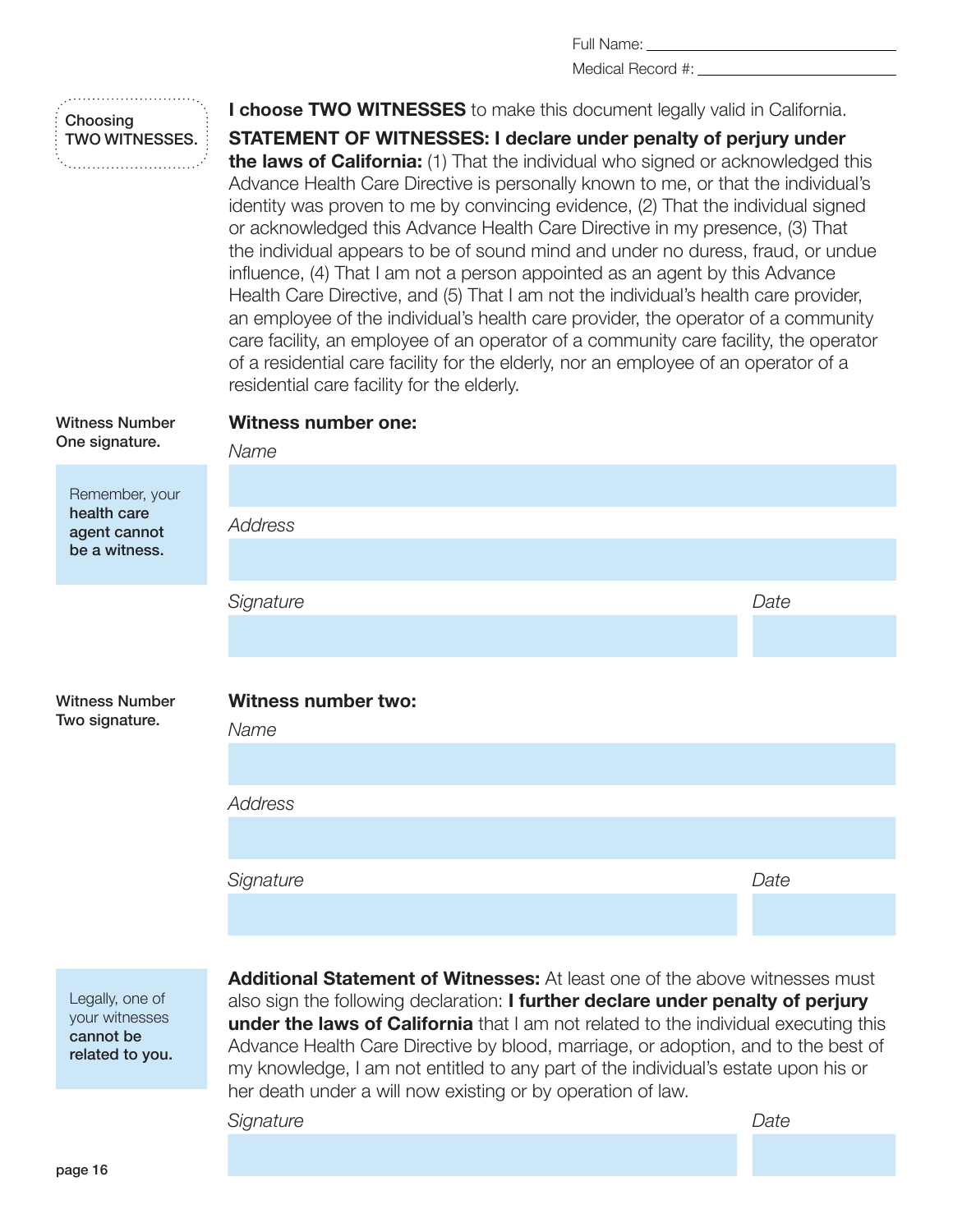|                                                                                           | Medical Record #: ___                                                                                                                                                                                                                                                                                                                                                                                      |
|-------------------------------------------------------------------------------------------|------------------------------------------------------------------------------------------------------------------------------------------------------------------------------------------------------------------------------------------------------------------------------------------------------------------------------------------------------------------------------------------------------------|
| Only sign if this<br>is relevant to you.                                                  | <b>Special Witness Requirement</b>                                                                                                                                                                                                                                                                                                                                                                         |
|                                                                                           | If you are a patient in a skilled nursing facility, the patient advocate or<br>ombudsman must sign the following statement.                                                                                                                                                                                                                                                                                |
|                                                                                           | <b>STATEMENT OF PATIENT ADVOCATE OR OMBUDSMAN:   declare under</b><br>penalty of perjury under the laws of California that I am a patient advocate or an<br>ombudsman as designated by the State Department of Aging and that I am serving<br>as a witness as required by Section 4675 of the California Probate Code.                                                                                     |
|                                                                                           | Date<br>Signature                                                                                                                                                                                                                                                                                                                                                                                          |
|                                                                                           |                                                                                                                                                                                                                                                                                                                                                                                                            |
| Choosing a<br>I choose a NOTARY PUBLIC instead of two witnesses.<br><b>NOTARY PUBLIC.</b> |                                                                                                                                                                                                                                                                                                                                                                                                            |
| <b>ACKNOWLEDGMENT</b>                                                                     |                                                                                                                                                                                                                                                                                                                                                                                                            |
|                                                                                           | A notary public or other officer completing this certificate<br>verifies only the identity of the individual who signed the<br>document to which this certificate is attached, and not the<br>truthfulness, accuracy, or validity of that document.                                                                                                                                                        |
| State of California,<br>County of                                                         |                                                                                                                                                                                                                                                                                                                                                                                                            |
| On                                                                                        | before me,<br>(insert name and title of the officer)                                                                                                                                                                                                                                                                                                                                                       |
| personally appeared                                                                       | who proved to me on the basis of satisfactory evidence to be the person(s) whose name(s) is/are<br>subscribed to the within instrument and acknowledged to me that he/she/they executed the same<br>in his/her/their authorized capacity(ies), and that by his/her/their signature(s) on the instrument the<br>person(s), or the entity upon behalf of which the person(s) acted, executed the instrument. |
| paragraph is true and correct.                                                            | I certify under PENALTY OF PERJURY under the laws of the State of California that the foregoing                                                                                                                                                                                                                                                                                                            |
|                                                                                           | WITNESS my hand and official seal.                                                                                                                                                                                                                                                                                                                                                                         |
| Signature                                                                                 | (Seal)                                                                                                                                                                                                                                                                                                                                                                                                     |
|                                                                                           |                                                                                                                                                                                                                                                                                                                                                                                                            |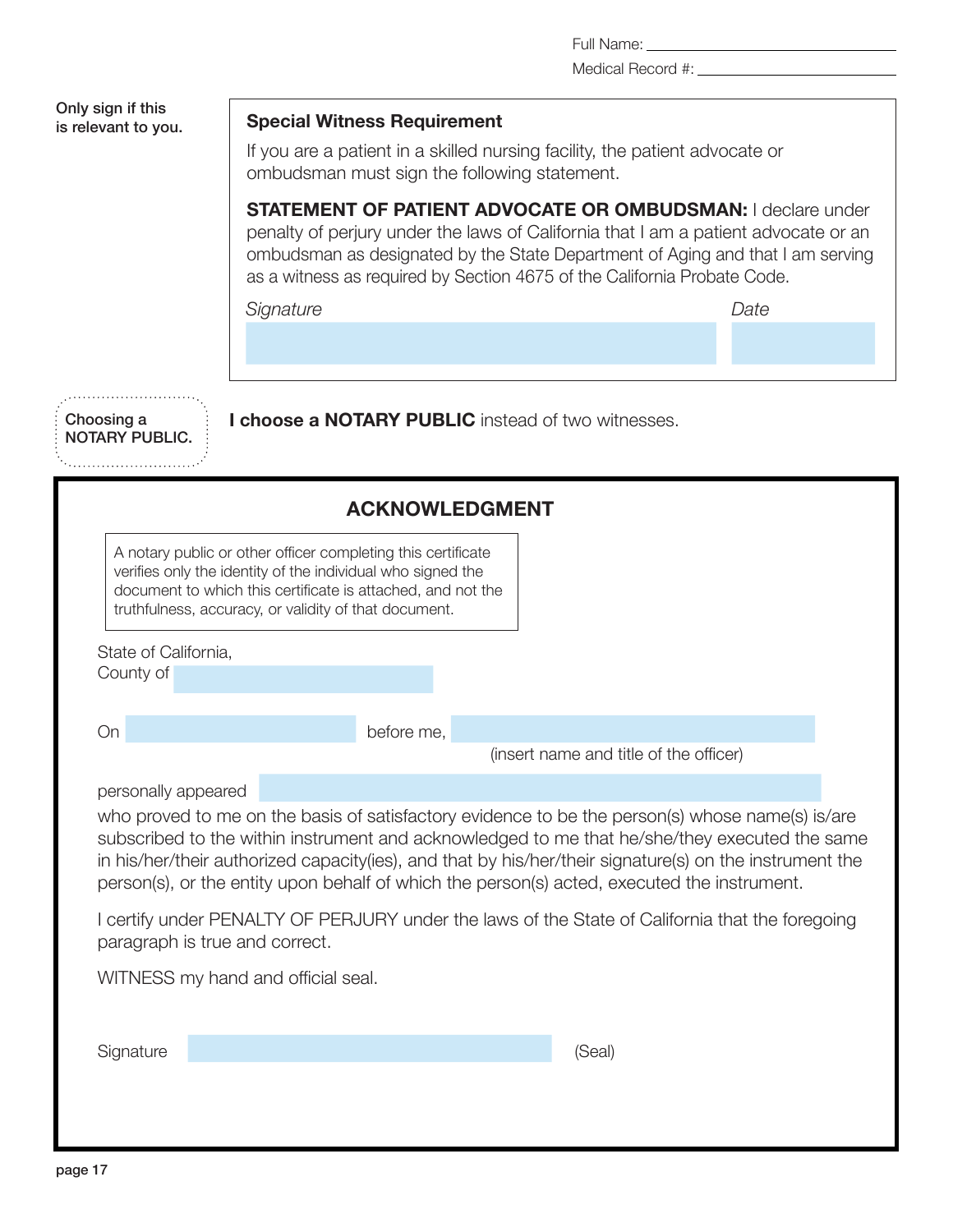#### Congratulations! You're almost there. Here are a few more things to take care of to finish up the process.

## **Next Steps**

Now that you have completed your Advance Health Care Directive (AHCD), use this checklist to ensure that you follow up on these last few steps.

#### ❑ **Give copies of your AHCD**

- To your **health care agent** (decision maker), and alternate agent(s)
- **Bring to your next scheduled appointment OR Send in a copy by mail to: Kaiser Permanente Central Scanning, 1011** S. East Street, Anaheim, CA 92805 **OR** Email: SCALCentralized-Scanning-Center@kp.org
- Keep **the original**

#### ❑ **Discuss your AHCD**

- **Talk to your health care agent (decision maker)** about your values, beliefs, and your health care preferences. Use your AHCD to guide the conversation and make sure they feel able to perform this role.
- **Be sure to let your loved ones, family, and/or close friends** know who you have chosen to be your health care agent and what your health care preferences are and why.

#### ❑ **Take your AHCD with you**

• If you go to a hospital or nursing home, take a copy of your AHCD and ask that it be placed in your medical record.

#### ❑ **Review your AHCD regularly**

Review your AHCD whenever any of the following occur:

**Decade –** when you start a new decade of your life

**Death –** whenever you experience the death of a loved one

**Divorce/Marriage –** when you experience a divorce, marriage, or other major family change

**Diagnosis –** when you are diagnosed with a serious health condition

**Decline** – when you experience a significant decline or deterioration of an existing health condition, especially if you are unable to live on your own.

**Remember: You can cancel or change ANY of your preferences in your AHCD at any time.** As things change in your life or with your health, you can change who your health care agent (decision maker) is and what your medical preferences are. You must do so in writing and sign the new document, or you can inform your health care provider in-person.